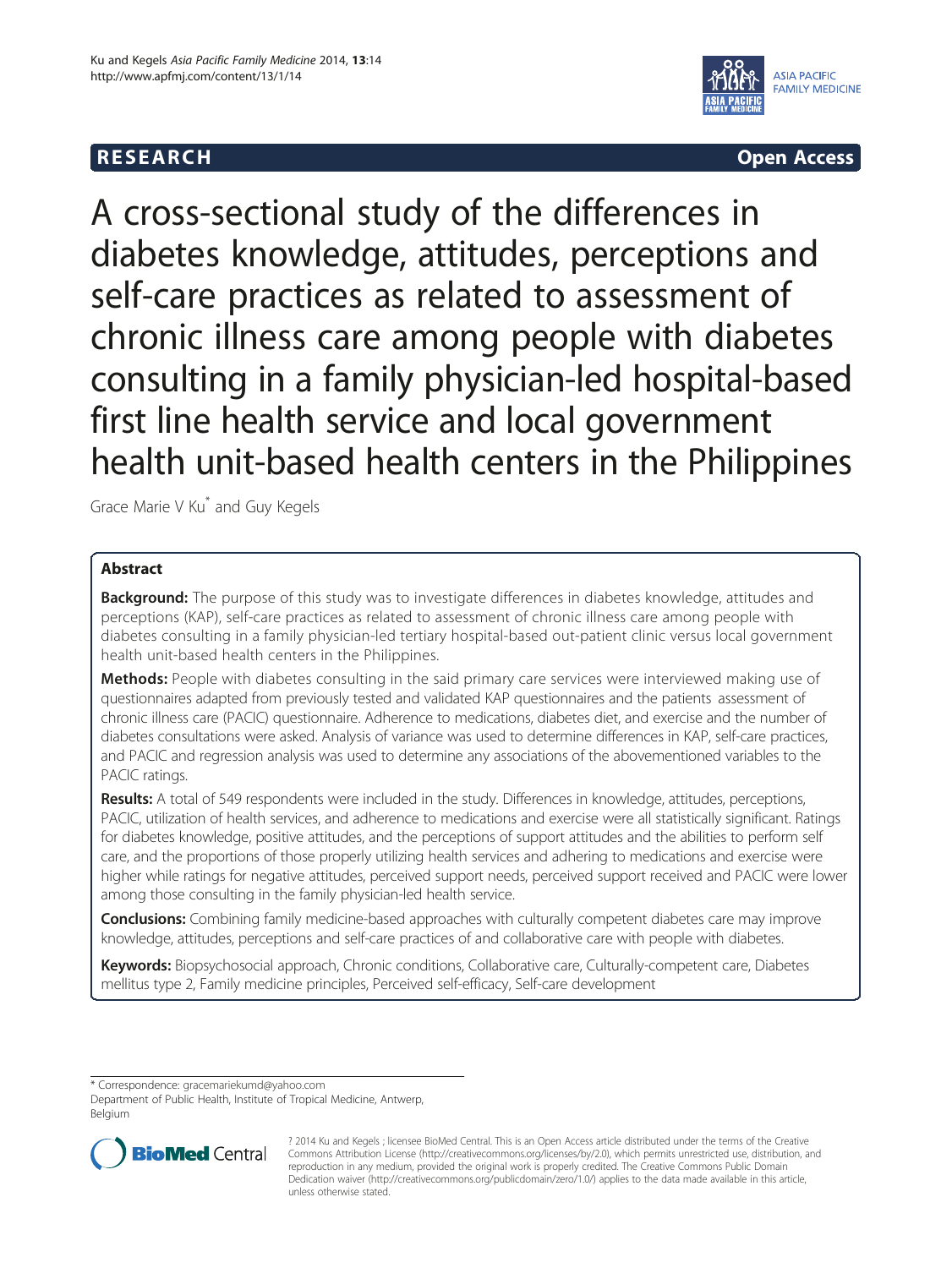## Introduction

People with chronic conditions encounter many dayto-day situations where they have to make decisions on their own [[1](#page-7-0)]; self-care plays an important role and collaboration rather than a health provider-directed care may be a more effective care model [[2\]](#page-7-0). Collaborative care between people with chronic conditions and their health care providers is better achieved if the people having these chronic conditions are informed and activated [\[3](#page-7-0)]. Such may involve self-management education and skills development. However, the provision of self-management education and support is not simple. It does not only involve the development of selfmanagement skills but barriers should also be addressed [[4\]](#page-7-0). These barriers include personal, social and environmental barriers. Personal barriers include disease-related beliefs, emotions, knowledge and experiences [\[5](#page-7-0)]; sociocultural barriers take account of the differences in language, and in cultural and ethnic beliefs and perceptions of health and illness [\[6](#page-8-0)] between the providers and the recipients of self-management development; and environmental barriers refer to the immediate environment of family and friends and the wider environment of the health care system and the community in supporting adoption of proper self-care behavior. Studies have demonstrated that culturally competent self-management education improved diabetes care, self-awareness and understanding of diabetes [\[7](#page-8-0)] while patient-centered, biopsychosocial approaches as practiced in the family medicine paradigm address personal barriers [[8](#page-8-0)] and improved diabetes knowledge, patient perceived selfefficacy and glycemia [[9-11\]](#page-8-0).

It should be noted that self-management skills development are usually given as part of the clinical care delivered by care providers; and the background, methods, settings, and context by which self-management education and support is to be introduced and delivered should be optimized to ensure maximum absorption and adoption of self-care behavior. In settings where such self-care development activities are non-existent, establishing current status of diabetes care and its effects on factors that may affect self-care is needed to prepare these health services in the delivery of self-management education and support.

In an earlier publication, the investigators constructed a framework for self-management education and support wherein perceived self-efficacy of the person with chronic condition plays a vital role in the adoption and adherence of proper self-care behavior; this perception of self-efficacy may be affected by internal and external influences [[12](#page-8-0)]. In here, the investigators theorize that healthcare providers may positively influence people with chronic conditions to perceive a higher degree of self-efficacy and to carry out self-care practices better if education and support are provided by culturally competent care providers who engage these people in a collaborative manner using the biopsychosocial approach and family medicine-based principles.

This study compared the differences in on-going primary diabetes care through assessments of chronic care delivery between a family physician-led hospital-based health service where a biopsychosocial, collaborative approach is practiced, and local government health units (LGHU) with community-based services where the care providers and recipients of care have congruent sociocultural backgrounds, as related to diabetes knowledge, attitudes, perceptions on family support, perceptions of self-efficacy and self-care practices of people with diabetes utilizing these said services.

## Background

## Family medicine in the Philippines

Leopando and Olazo extensively discuss family medicine as a specialty in the Philippines [[13\]](#page-8-0). A physician specializing in family medicine is seen as having the following roles and responsibilities: health care provider, counselor, administrator, teacher, social mobilizer and researcher. As a health care provider, the family physician assumes the roles of gatekeeper, primary care giver, hospice care giver and family health care giver. As a counselor, the family physician is expected to practice active listening skills [[14\]](#page-8-0) and the CEA (Catharsis, Education, Action) methods [\[15](#page-8-0)]. As administrator, the family physician takes on the roles of a coordinator and manager who integrates and coordinates health services for the patients and their families. As a teacher/educator, the family physician assumes the roles of trainer and health promoter providing education and skills development in family medicine and public health. As a social mobilizer, the family physician is a health advocate and a community health organizer promoting wellness and health maintenance to individuals, families and the public, and empowers patients towards self-care. As a researcher, the family physician produces relevant and evidence-based research outputs. Some family medicine practices are hospital-based while others are in health centers in the communities. In both settings, family medicine-based first line and ambulatory care services can be delivered.

Family medicine training in the Philippines is thus geared towards producing family physicians who can fulfill these roles and responsibilities. Central to this would be training not only in the provision of biomedical care but also taking into consideration various psychosocial factors that may positively or negatively affect the course of illness and how the person will participate in selfcare. Training healthcare providers who are responsible for primary care on the biopsychosocial approach has long been advocated [[16](#page-8-0),[17](#page-8-0)].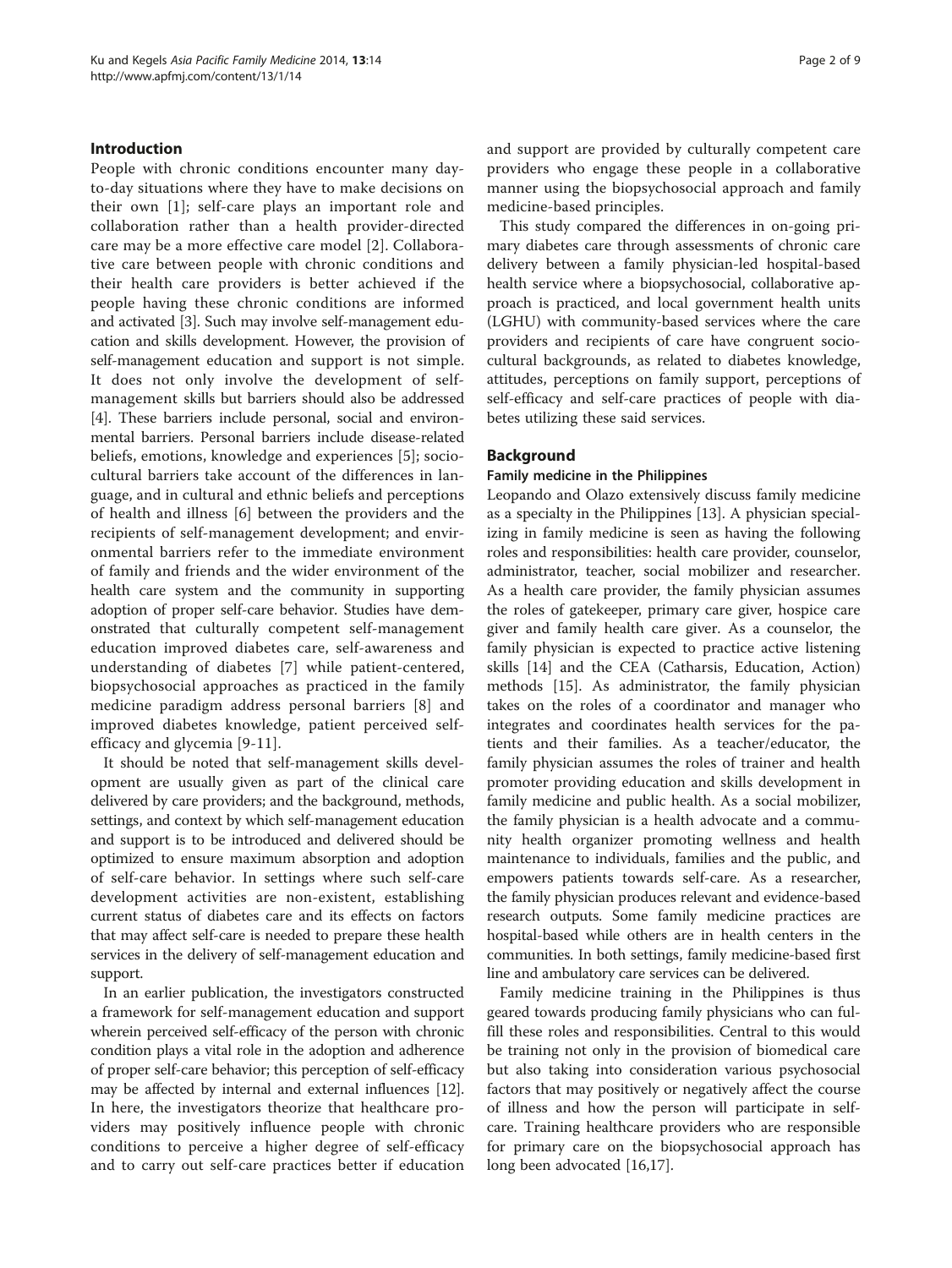## **Methods**

This was a cross-sectional study conducted from October 2010 to September 2011 involving people with diabetes consulting at the purposively selected sites VMMC and LGHU of Batac City and Pagudpud. The main outcomes of interest were: diabetes knowledge, attitudes, perceptions, self-care practices and patients assessment of chronic illness care (PACIC) of the people with diabetes in the two study settings.

## The study sites

Family physician led-health service: the veterans health system The Veterans Memorial Medical Center (VMMC), located in Quezon City, Metro Manila, is the only health service for Filipino veterans and their dependents in the whole country, to whom it delivers its free services. It is a 766 bed multispecialty hospital where all levels of services are confined in a single facility. First line health services are offered at the Department of Family Medicine and Out-Patient Services where primary care is delivered by family physicians organized as in a group practice; different clinical specialty services may also be availed of. Facilities that may deliver diabetes self-management education and support (DSME/S) are available, but there are no formal DSME/S activities.

Local government health units (LGHU): public health system Public health care in the Philippines was devolved in 1992 and the responsibility of providing basic health care services for the people was handed down to local governments, specifically municipalities and cities, through their respective local government health units (LGHU) [[18\]](#page-8-0). A decade before this health care devolution, the country implemented a primary health care policy which created a large cadre of community-based health workers locally called barangay health workers (BHW) [[19](#page-8-0)]. Organizationally, the BHW fall under the governance of the barangay (village) and are selected to work in their respective areas of residence; functionally, they are under the local government health units. A BHW is assigned approximately 10 20 families and is responsible for dissemination of health information and health promotion activities, and conducts other health-related undertakings to any member of the families being attended to. The barangay is the smallest unit of government; a city or a municipality would be composed of a number of barangays. At present, a typical LGHU would be composed of at least 1 health center and a number of barangay health stations, and would have at least one physician, usually a general practitioner/non-specialist, serving as municipal/city health officer, at least one nurse and several midwives, and the cadre of BHW.

*Batac* (population 53,542 as of 2010 [\[20\]](#page-8-0)) is a nonhighly urbanized component city in the island of Luzon

approximately 470 km north of Metro Manila and accessible from there by air and land transportation. The LGHU has 2 health centers. Other health care services include a tertiary-level Department of Health-operated hospital, a primary-level private hospital, a number of private multi-specialty clinics and clinical laboratories, and several private drugstores/pharmacies.

Pagudpud (population 21,877 as of 2010 [[20](#page-8-0)]), the northernmost settlement in Luzon, is a rural municipality classified to be very low in economic development. It is approximately 100 km further from Batac City. It only has a basic government health unit health care. There are no laboratory facilities, nor any private clinics or drugstores/pharmacies.

All healthcare personnel of these LGHU come from the same locality where they serve; the BHW come from the same village as the families they take care of.

For the people of Batac and Pagudpud, most healthcare expenditures are out-of-pocket and formal DSME/S activities are non-existent in both the Batac City and Pagudpud government health units.

## Study participants

People with type 2 diabetes aged 20 years or more, consulting at the out-patient clinic of the VMMC or at the LGHU were invited for interview. Written informed consent was obtained from the respondents. Trained researchers conducted one-on-one interviews making use of a structured questionnaire testing diabetes knowledge and inquiring on attitudes, perceptions, PACIC, healthseeking behavior and health care practices.

## Diabetes knowledge

A 24-item questionnaire on diabetes knowledge, answerable by yes, no, or I do not know, was prepared based on the Fitzgerald et al. Brief Diabetes Knowledge Test [[21\]](#page-8-0) and the Garcia et al. Diabetes Knowledge Questionnaire [[22](#page-8-0)], adjusted to the local context with regard to locally available medications and/or remedies, local food, and the local epidemiology of diabetes and its complications, taking into consideration local norms, customs, values, and traditions. Diabetes knowledge was measured as the proportion of correct answers to the knowledge questionnaire.

#### Attitude and perceptions

Questions on attitudes and perceptions were adapted from the survey questionnaires of the University of Michigan Diabetes Research and Training Center [[23,24\]](#page-8-0). The questions were formulated as statements to which answers made use of a 5-point Likert scale ranging from a lowest rating of 1 (strongly disagree/never) to a highest rating of 5 (strongly agree/always). Negative and positive attitudes were measured separately. We inquired into perceived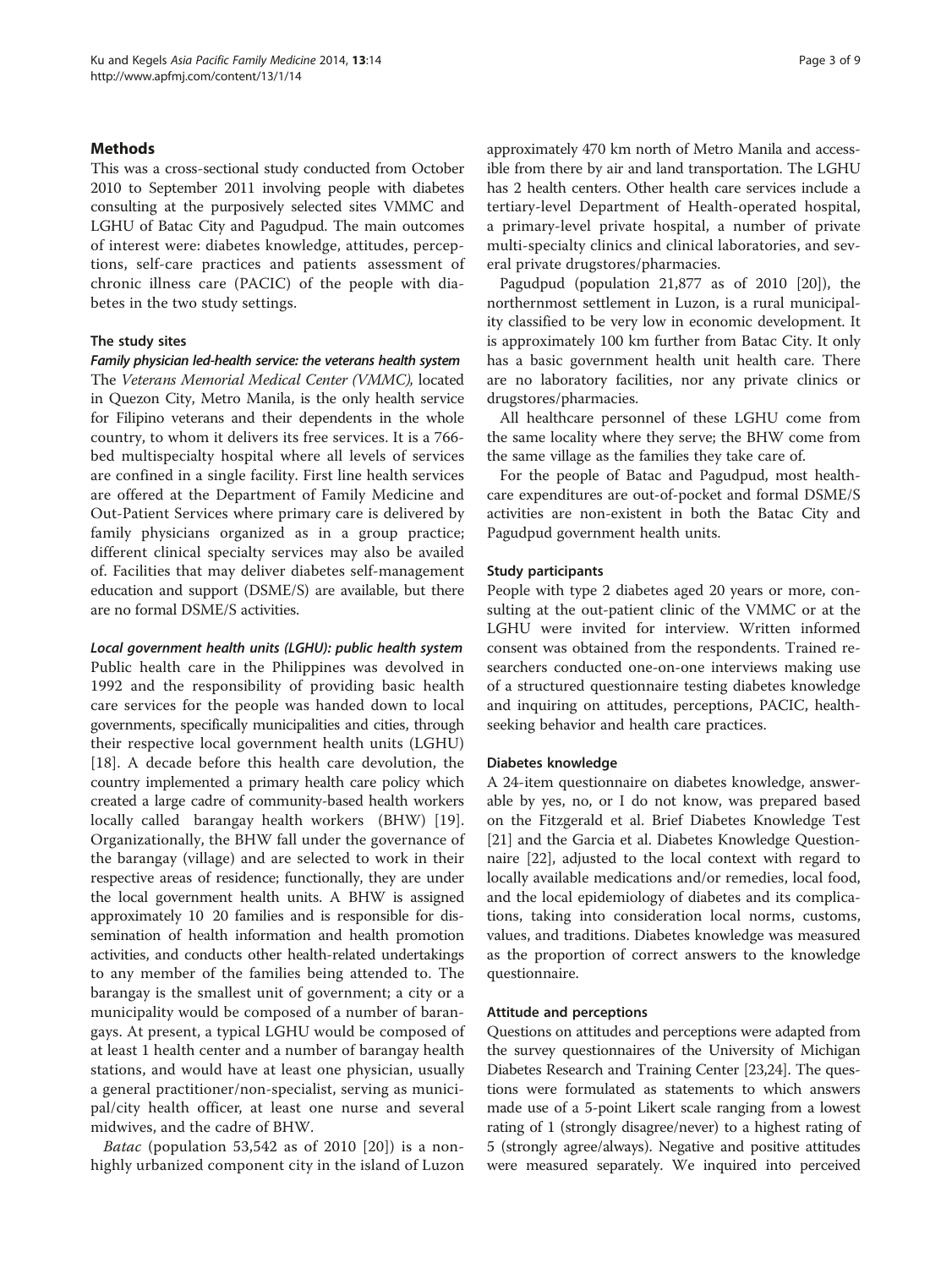needs for self-care support, support received, support attitudes as well as perceptions related to the person s ability to perform self-care, namely, to control blood glucose, control weight, do things needed for diabetes (diet, exercise, taking medications), and handle feelings about diabetes. Questions on support needed and received were directed towards support a person with diabetes needs and receives from family and friends. Questions on support attitudes were about the perceptions of how a person with diabetes is being treated, accepted and supported by family and friends. The perceived ability to perform self-care was equated to feelings of self-efficacy. Positive attitudes, negative attitudes, perceived support needs, etc. were defined as a rating of more than 3. Perceived support received was said to be congruent to perceived support needs if the difference between the former and the latter was 0; congruence <0 means that the perceived support received was less than the perceived needs while congruence >0 means that support received was more than the perceived needs.

## Assessment of chronic illness care

Glasgow s Patients Assessment of Chronic Illness Care (PACIC) was used [\[25](#page-8-0)]. The PACIC is a 20-item questionnaire making use of a 5-point Likert scale with 1 (almost never) as the lowest and 5 (almost always) as the highest rating and where the questions can be grouped together to form the subscales patient activation , delivery system design , goal setting , problem solving , and follow-up/coordination , which are linked to Wagners chronic care model elements [[3\]](#page-7-0) and are related to the provision of collaborative care. Good ratings were defined as a rating of more than 3.

## Self-care practices

In this study, the questions on self-care practices referred to health seeking behavior in terms of frequency of consultations done for diabetes, and adherence to medications, diet and exercise. The question on consultation was about the number of times the person consulted for diabetes with any formal health care provider in the past 6 months, and was stratified as none or once for the past 6 months (0-1/6 months) and 2 or more for the past 6 months  $(\geq 2/6$  months). The latter was interpreted as the more adequate practice in this setting. Questions on medication adherence were about the medications as prescribed by care providers and if the respondents were taking the right medications at the right dosages at the right times; these were answerable by no or yes and summarized as no if any of the questions were answered with no and yes if all the questions were answered with yes . The question on diet adherence was answerable by no , sometimes , or yes/always ; no and sometimes answers were later

combined and transformed to no/not fully adherent . Questions on exercise asked on the type, frequency, and duration of exercise done; the answers were then transformed to no or yes based on the criteria of doing 150 minutes of moderate-intensity aerobic physical activity or at least 75 minutes of vigorous-intensity aerobic physical activity throughout the week [\[26\]](#page-8-0).

## Statistical analysis

Statistical analyses were done making use of the statistical package Stata/IC version 11.0 [[27\]](#page-8-0).

Initial statistical analysis showed significant variations in age and gender between the two groups and the potential of these factors as confounders; thus, data collected were adjusted for age and gender based on the 2010 Philippine population [\[20\]](#page-8-0) and Stata survey statistics were applied. Differences in diabetes knowledge, positive and negative attitudes, fear of diabetes, perceived support needs, perceived support received, support attitudes, the perceptions of the abilities to perform self-care and the PACIC and its subscales according to the type of health service utilized were tested using the regress command [[28](#page-8-0)]. The two-way tabulate command, which makes use of Pearsons chisquare, was applied on the adjusted data to determine significant differences between the health services based on proper utilization of health services and adherence to medications, diet and exercise [\[29\]](#page-8-0).

Logistic regression analysis was used to determine any associations of the ratings of the PACIC and its subscales and knowledge, attitudes and perceptions rating; adherence to medications, diet and exercise; and utilization of health services. Level of education, known duration of the condition and the study settings were considered as additional potential confounders. Bivariate analysis was initially done using a significance cut-off of 5%. Variables fulfilling the criterion were then analyzed in multivariate logistic regression, with step-wise exclusion of variables having an alpha > 0.05 to arrive at the final models.

Cronbachs alpha was used to measure the internal consistency/validity of the questions asked.

## Results

A total of 549 respondents were interviewed: 350 from VMMC and 199 from the LGHU. Figure [1](#page-4-0) shows the flow of inclusion of the study participants and Table [1](#page-4-0) lists some demographic characteristics of the respondents.

Internal consistency/reliability of the knowledge, attitudes and perceptions (KAP) questions in this study population ranged from 0.72 to 0.94 [[12](#page-8-0)]; it was 0.93 for the PACIC questions.

## Differences in KAP, PACIC and self-care practices

Table [2](#page-5-0) lists the adjusted means and regress command p values of the different variables comparing the two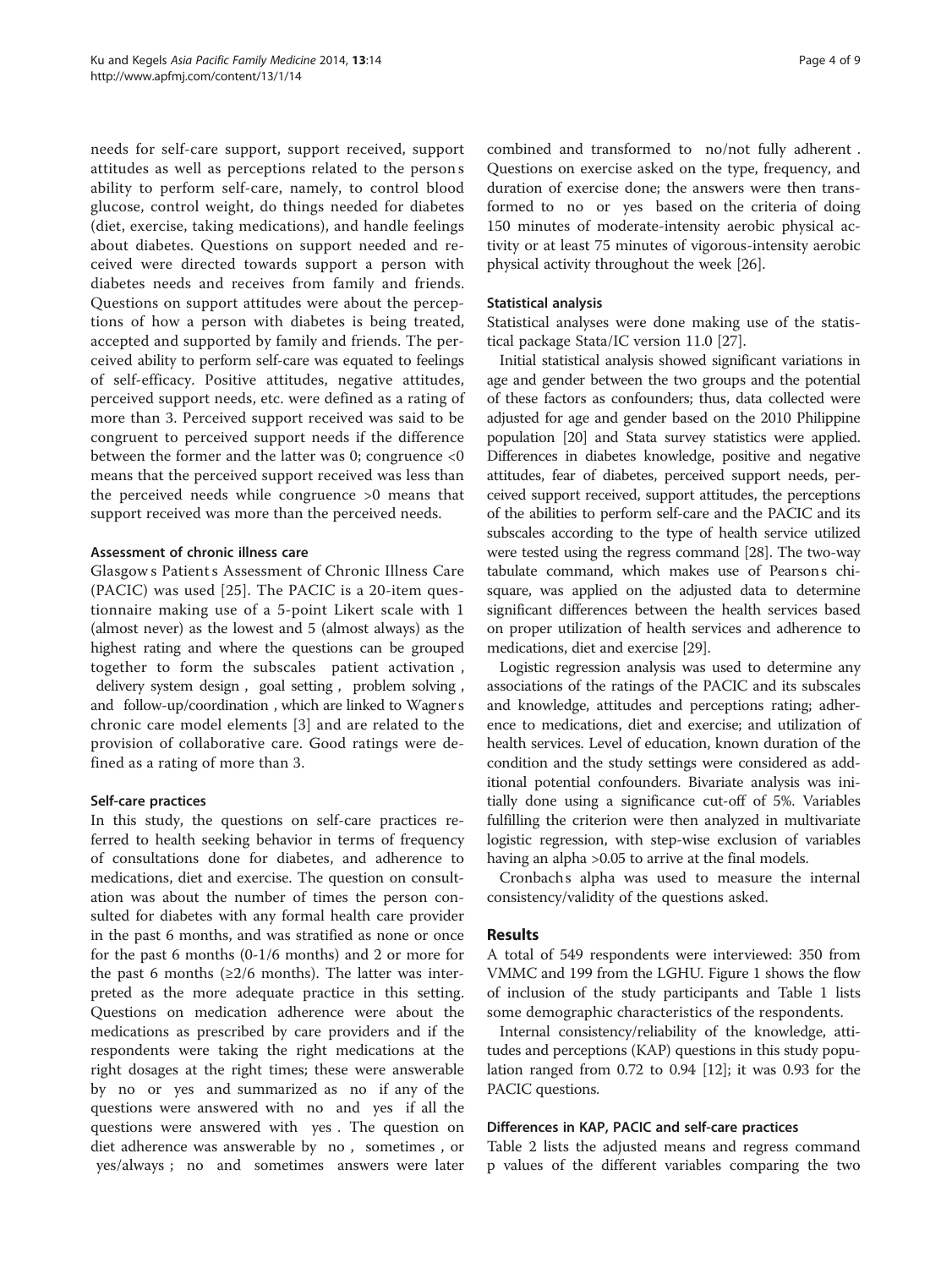<span id="page-4-0"></span>

study settings. The differences in knowledge, attitudes, perceptions and self-care practices among people with diabetes consulting in the VMMC and the two LGHUs have been presented and discussed in a previous publication [\[12](#page-8-0)]. Among those consulting at the family physician-led hospital health service, the age- and gender-adjusted ratings on the knowledge test, positive attitudes, perceived support attitudes and the perceived abilities to perform self care/perceptions of self-efficacy and the proportions of those properly utilizing health services and adherent to medications and exercise were significantly higher and the ratings for negative attitudes

were significantly lower. Although the rating for perceived support received was lower among those consulting at the family physician-led health service, the rating for perceived support needs was also lower; and congruence of the support needs to the support received, although statistically insignificant, was better.

Age- and gender-adjusted total PACIC ratings were higher in the LGHU-based primary care services. Analysis of the subscales of the PACIC shows that the ratings for problem solving and follow-up and coordination were significantly higher among those consulting at the LGHU.

|                                             |             | All              | <b>VMMC</b>      | LGHU            |
|---------------------------------------------|-------------|------------------|------------------|-----------------|
| Number of respondents, n (%)                |             | 549              | 350 (63.8%)      | 199 (36.2%)     |
| Gender (Male), n (%)                        |             | 227 (41.4%)      | 176 (50.3%)      | 51 (25.6%)      |
| Age in years, mean (range)                  |             | 62.8 (27)<br>92) | 65.7 (33)<br>92) | 57.6 (27<br>90) |
| Duration of diabetes in years, mean (range) |             | 7.0(0.5 37)      | 8.3(0.5 37)      | 4.7 (0.5<br>35) |
| Education, n (%)                            | 0-6 years   | 126 (23.0%)      | 69 (19.7%)       | 57 (28.6%)      |
|                                             | 7-10 years  | 219 (39.9%)      | 145 (41.4%)      | 74 (37.2%)      |
|                                             | $>10$ years | 204 (37.1%)      | 136 (38.9%)      | 68 (34.2%)      |

## Table 1 Demographics of the respondents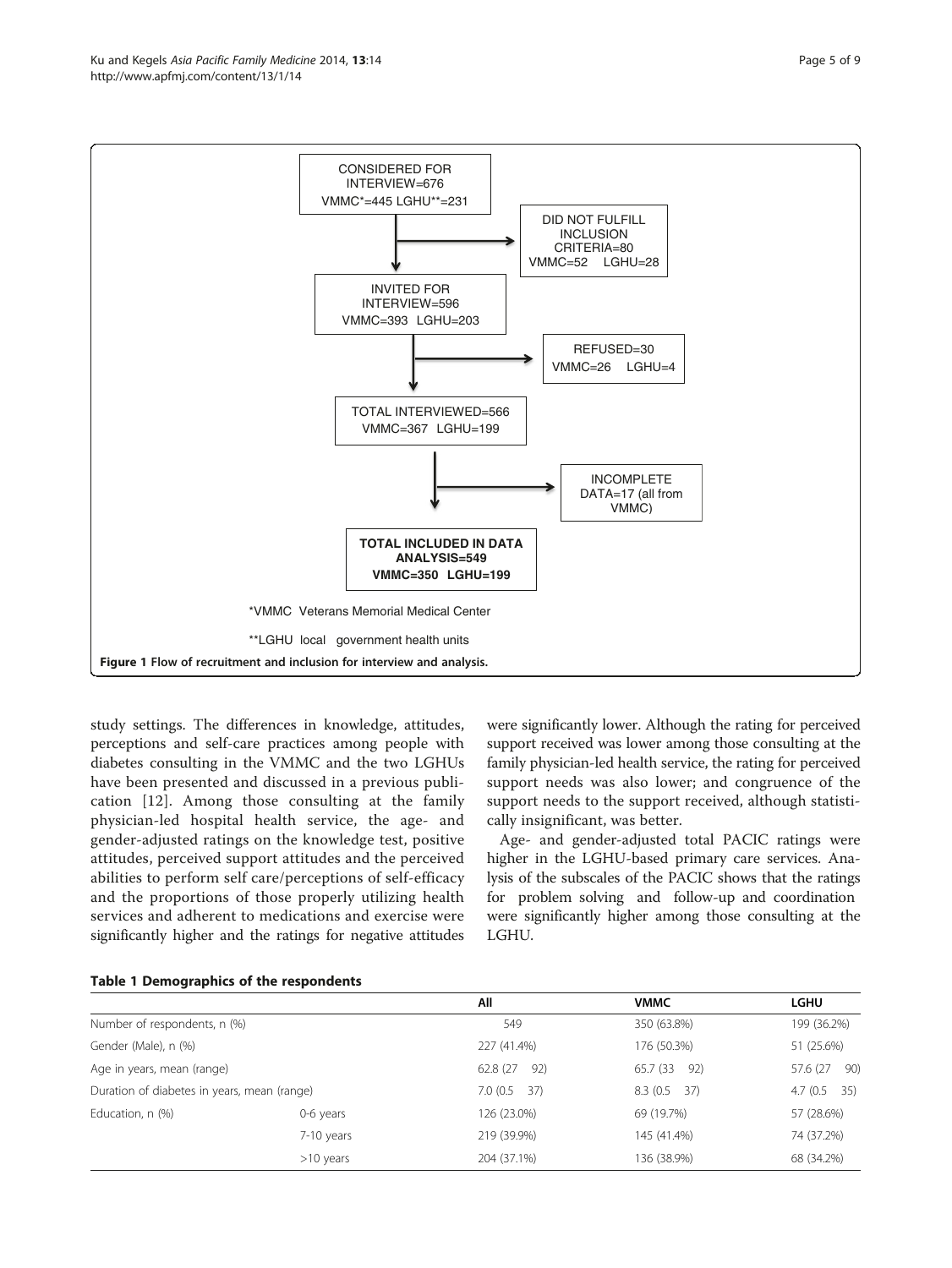| <b>Factor</b>                                                          |                                                | <b>VMMC</b>       | <b>LGHU</b>           | P value (using regress<br>command) |
|------------------------------------------------------------------------|------------------------------------------------|-------------------|-----------------------|------------------------------------|
| Diabetes knowledge                                                     | 70.7 (63.5-77.9)                               | 58.7 (54.9-62.9)  | < 0.001               |                                    |
| Positive attitudes                                                     |                                                | $3.7(3.5-3.8)$    | $3.3(3.2-3.4)$        | 0.002                              |
| Negative attitudes                                                     |                                                | $2.2(1.9-2.6)$    | $3.1(2.8-3.5)$        | 0.001                              |
| Fear                                                                   |                                                | $2.6(1.9-3.4)$    | $3.5(2.8-3.5)$        | 0.076                              |
| Perceived support needs                                                |                                                | $2.7(2.2-3.1)$    | $4.3(3.9-4.7)$        | < 0.001                            |
| Perceived support received                                             |                                                | $3.5(3.1-4.0)$    | $4.4(4.2-4.6)$        | < 0.001                            |
| Congruence of perceived support received to<br>perceived support needs |                                                | $0.89(0.18-1.61)$ | $0.11 (-0.38 - 0.60)$ | 0.095                              |
| Perceived support attitudes                                            |                                                | $5.0(5.0-5.0)$    | $4.6(4.4-4.8)$        | < 0.001                            |
| Perceived ability to perform self-care/Perceptions                     | Overall                                        | $3.7(3.5-3.9)$    | $3.2(3.0-3.4)$        | < 0.001                            |
| of self-effciacy                                                       | To control blood glucose                       | $4.3(4.1-4.5)$    | $3.2$ (2.8-3.6)       | < 0.001                            |
|                                                                        | To control weight                              | $4.3(4.1-4.5)$    | $3.5(3.2-3.8)$        | < 0.001                            |
|                                                                        | To do things needed to be<br>done for diabetes | $4.1(3.8-4.3)$    | $3.3(3.0-3.6)$        | < 0.001                            |
|                                                                        | To handle feelings on diabetes                 | $4.0(3.8-4.3)$    | $3.5(3.2-3.8)$        | 0.030                              |
| Patients assessment of chronic illness care                            | Summary of overall score                       | $2.6(2.1-3.2)$    | $3.2(3.1-3.3)$        | 0.016                              |
|                                                                        | Patient activation                             | $2.6(1.6-3.6)$    | $3.5(3.4-3.7)$        | 0.086                              |
|                                                                        | Delivery system design                         | $3.3(2.5-4.0)$    | $3.6(3.4-3.8)$        | 0.465                              |
|                                                                        | Goal setting                                   | $2.6(2.0-3.2)$    | $3.1(3.0-3.3)$        | 0.064                              |
|                                                                        | Problem solving                                | $3.0(2.7-3.2)$    | $3.3(3.1-3.5)$        | 0.042                              |
|                                                                        | Follow-up/coordination                         | $2.1(1.8-2.3)$    | $3.0(2.9-3.2)$        | < 0.001                            |

<span id="page-5-0"></span>Table 2 Age- and gender-adjusted mean (95% confidence intervals) KAP and PACIC, and p values of the differences in KAP and PACIC of people with diabetes consulting at the family physician-led hospital-based (VMMC) vs. local government-based (LGHU) first line health services

The proportions of people with proper utilization of health services and adherence to medications and to exercise were bigger among those consulting at the VMMC (Table 3).

## Associations between KAP, PACIC, perceived self-efficacy & self-care practices

Analysis of possible associations of self-care practices with the PACIC and subscales ratings showed a significant positive association between the PACIC summary score rating and medication adherence  $(OR = 1.5185,$ p = 0.030); and a positive association between the PACIC subscale delivery system design and diet adherence  $(OR = 1.3650, p = 0.022)$ . In the earlier study [\[12\]](#page-8-0), perceived

Table 3 Proportion of people with diabetes consulting at the health services with good self-care practices, adjusted to age and gender

| Self care practice                   |       |       | VMMC LGHU P value (Pearson s $\text{chi}^2$ ) |
|--------------------------------------|-------|-------|-----------------------------------------------|
| Utilization of health services 78.8% |       | 370%  | < 0.001                                       |
| Adherence to medications             | 937%  | 524%  | < 0.001                                       |
| Adherence to diet                    | 61.6% | 47 9% | 0.924                                         |
| Adherence to exercise                | 661%  | 322%  | < 0.001                                       |

self-efficacy was identified to be associated with all four self-care practices with the final models odds ratios and p values of perceived self-efficacy as follows: utilization of health services  $OR = 1.784$ ,  $p = 0.002$ ; medication adherence OR = 1.611,  $p = 0.012$ ; diet adherence OR = 2.015,  $p < 0.001$ ; and exercise adherence OR = 1.635,  $p = 0.001$ .

Logistic regression analysis of perceived self-efficacy showed positive association with the PACIC summary  $(OR = 1.8798; p < 0.001)$  and the subscale patient activation ratings (OR = 1.777;  $p < 0.001$ ); while positive associations with the setting VMMC (OR = 3.823,  $p < 0.001$ ), diabetes knowledge ( $OR = 4.258$ ;  $p = 0.025$ ) and positive attitudes  $(OR = 1.747;p = 0.001)$  were identified in the earlier study [\[12](#page-8-0)].

## **Discussion**

There were no existing formal diabetes self-management education and support activities in both family physicianled and local government-based health services at the time of this cross-sectional study. However, in general, family physicians practice active listening and counseling skills and patient-centered biopsychosocial approaches; other health care personnel likewise conduct one-on-one and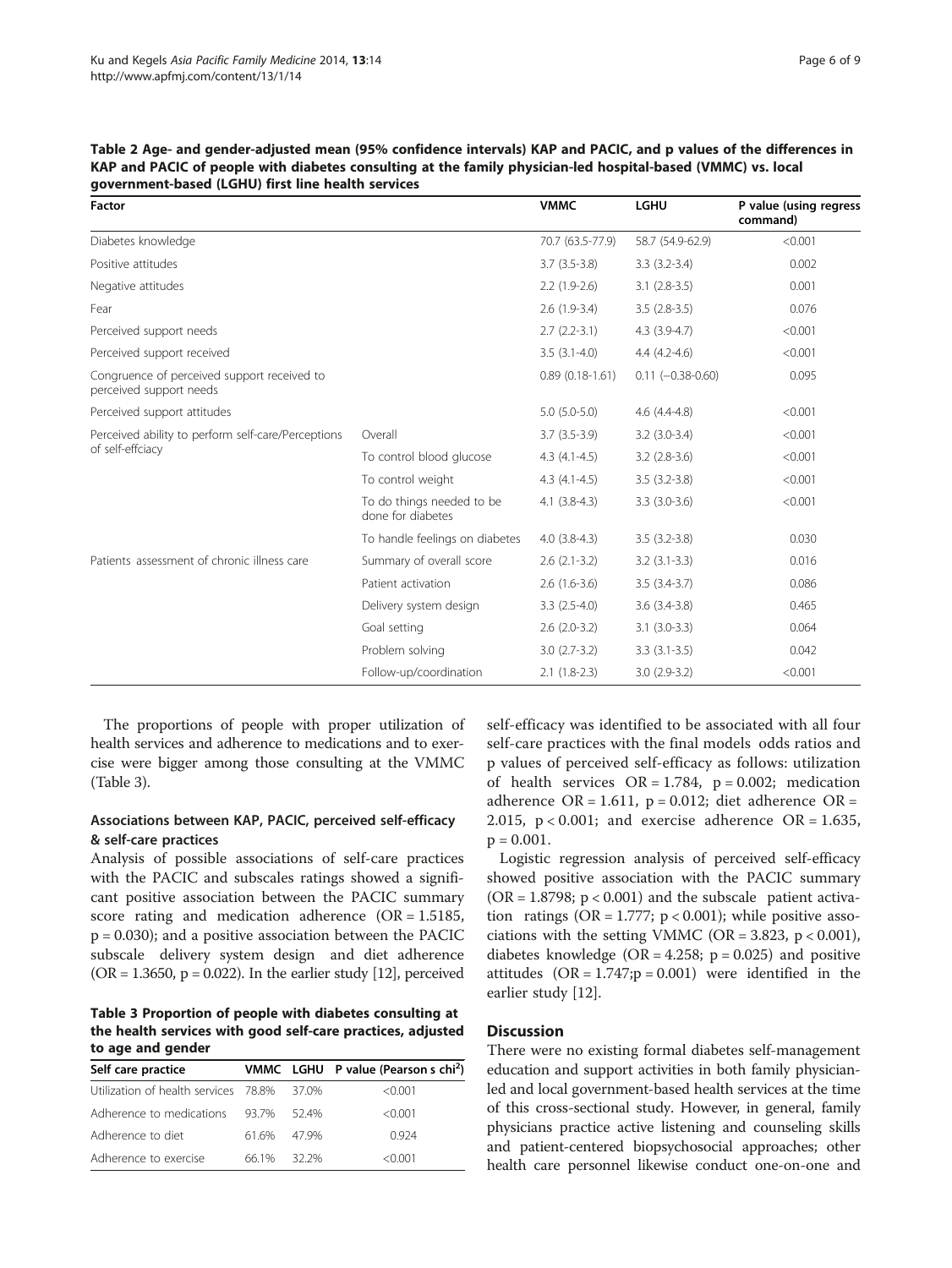group health teachings to people consulting at the VMMC. At the LGHU, physicians or nurses generally conduct clinical consultations at the health centers while BHW, and occasionally the midwives, follow-up through home visits of the families under their care.

This and the previous study conducted [[12](#page-8-0)] have demonstrated that increased diabetes knowledge, positive attitudes, the study setting VMMC, and higher PACIC summary and the PACIC subscale patient activation ratings are associated with higher levels of perceived self-efficacy. Perceived self-efficacy is positively associated with all four self-care practices. Additionally, a higher PACIC summary rating is associated with adherence to medications while a higher rating for the PACIC subscale delivery system design is associated with diet adherence. People consulting at the study setting LGHU gave higher ratings for the PACIC and its subscales. With these, the specific characteristics of the two study settings were analyzed further.

## Family medicine-led health service (VMMC)

It seems that the patient-centered, active listening-based, biopsychosocial approaches practiced by family physicians at the VMMC contribute to better knowledge, attitudes and perceptions among people with diabetes [[30,31\]](#page-8-0) as was corroborated by this research. Diabetes self-care knowledge and skills development may be an unmet need in non-patient-centered care settings [\[32](#page-8-0)]. Adopting self-care entails changes in behavior. Such behavior change should be understood as part of an interpersonal process that may be enhanced by a collaborative, patient-centered approach and an effective and clear communication process between the health care provider and the person with chronic condition [[2\]](#page-7-0). This was demonstrated by a significantly higher perception of self-efficacy and better self-care practices in terms of utilization of health services, adherence to medications and adherence to exercise regimen among people consulting at the family physician-led health service. Furthermore, the active listening and CEA approaches actually employed during clinical consultations and in patient and family counseling sessions may be useful in exploring and addressing the reasons behind why, how, and when people with chronic conditions do not engage in adequate self-care. This may help eliminate environmental barriers such as conflicted family relationships, which have been shown to adversely affect self-care [[33](#page-8-0)]. The better perception of support attitudes of family and friends among those consulting at the family physician-led health service may connote to better resolution of identified family dysfunctions and pathologies as practiced in family medicine. Furthermore, the higher degree of support being offered at the VMMC in terms of free medications and laboratory tests and the availability of specialty services would favor better self-

care practices, especially medication adherence as was seen in this study. Interestingly, a higher PACIC summary rating was likewise associated with medication adherence.

## LGHU with culturally-competent healthcare workers

PACIC ratings were higher among those consulting at the LGHU. It may be that respondents from the LGHUbased health services do not have high expectations or may not be knowledgeable enough to have such expectations form their health service, thus their higher PACIC ratings. More than that, the socio-cultural homogeneity of the health care workers serving people with diabetes within their own communities in the LGHU-based health service may have played a role especially because only the subscales problem solving and follow-up and coordination were noted to have significantly higher ratings among those consulting at the LGHU health services. Socio-cultural barriers exist in the family physician-led health service as patients come from all over the country and, as is typical in group practices, may be seen by a different health care worker each time they consult. Problem solving may be viewed to be better if the person with diabetes collaborates with a health care worker without any socio-cultural barriers [[34\]](#page-8-0), which is the case in the LGHUs. The perception of better follow-up and coordination may be enhanced by the home visits done by the BHW.

## Combining family medicine principles and cultural competence

Although people consulting at the VMMC may have higher knowledge and perceived self-efficacy ratings, and perceived self-efficacy is positively associated with the four self-care practices, two self-care practices were likewise positively associated with the PACIC score; these findings imply that certain qualities in both the Veterans health system and the LGHU may contribute to the adoption and adherence to self-care.

Ideally, self-management education and skills development should be carried out by a team of professionals, which include primary care physicians, specialists, nurses, nutritionist/dietitians, psychologists [[35](#page-8-0)]. However, such professional composition and creation of teams concentrating solely on chronic care delivery are not possible across all areas in low- and middle-income countries (LMIC). Although LMICs may have tertiary medical services or referral centers where the abovementioned resources are available, such health services, such as the VMMC in the Philippines, are mainly concentrated in urban areas. In a wider portion of these countries, professional health care providers are limited to nonspecialist physicians or nurses. Considering this context, a collaborative biopsychosocial approach practiced by a care provider having a similar socio-cultural background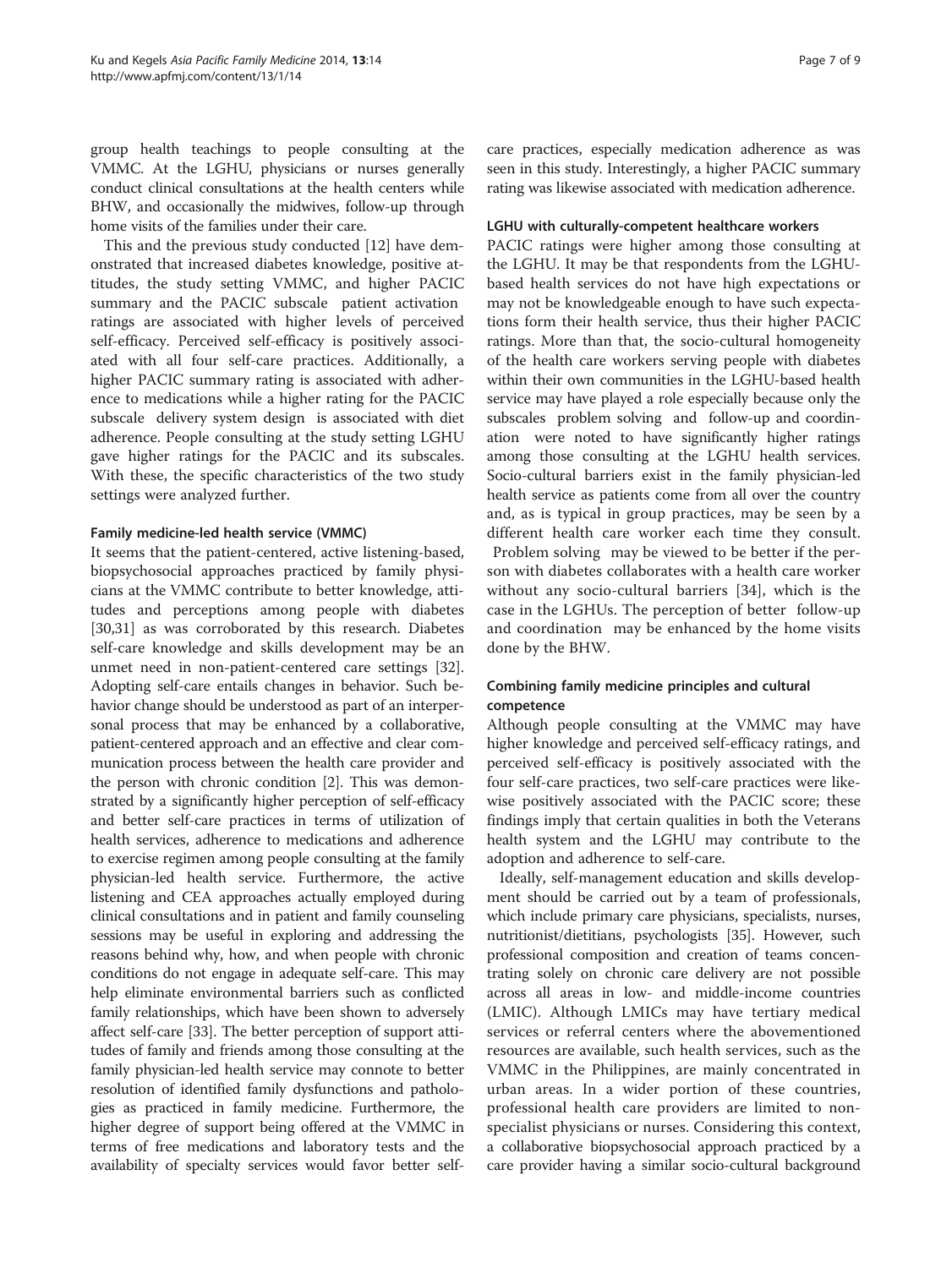<span id="page-7-0"></span>

would be preferred to engage the person with chronic conditions to adopt and adhere to self-care behavior. Such an approach is consistent with family medicine principles and is compatible with the current organization of LGHUs in the Philippines. However, in most cases, LGHU personnel, from the physicians to the lay health care workers, do not possess the skills and training relevant to family medicine practices. This may be addressed by training LGHU staff on family medicine-based care such as patient-centered, biopsychosocial approaches and the use of the CEA methods and active listening skills. Figure 2 proposes a theoretical framework on how combining culturally competent health care with family medicine approaches may increase self-efficacy and improve self-care behavior.

## Conclusions and recommendations

This study has demonstrated that homogeneity in the socio-cultural backgrounds of people with diabetes and their health care providers seems to play an important role in the assessment of chronic illness care delivery while practicing a patient-centered, biopsychosocial approach, and active listening and counseling skills seems to result in better diabetes knowledge, improved attitudes, and better handling of familial psychodynamics leading to better perceptions of self-efficacy and self-care practices.

Culturally appropriate diabetes care that extends from the clinics to the community provided by health care personnel with similar socio-cultural backgrounds may bring about better collaborative care with people with diabetes. On the other hand, family medicine-based approaches may contribute to improved knowledge, attitudes, perceptions, and self-care practices of people with diabetes. Mutual enhancement of both family medicine

professionalism and cultural competence is instrumental in promoting self-efficacy and adoption of adequate selfcare behavior in people with diabetes.

#### **Abbreviations**

BHW: Barangay (village) health worker; CEA: Catharsis, education, action; DSME/S: Diabetes self-management education and support; KAP: Knowledge, attitudes and perceptions; LGHU: Local government health unit; PACIC: Patients Assessment Of Chronic Illness Care; VMMC: Veterans Memorial Medical Center.

#### Competing interests

The authors declare that they have no competing interests.

#### Authors contributions

GMVK contributed to the design of the research, participated in data collection, did the statistical analysis and drafted the manuscript. GK provided substantial contributions in the concept and design, data analysis, and in the drafting of the manuscript. Both authors read and approved the final manuscript.

#### Acknowledgements

We thank the Belgian Directorate for Development Cooperation through the Institute of Tropical Medicine, Antwerp for funding this research project. This project was funded by the Belgian Directorate for Development Cooperation through the Institute of Tropical Medicine, Antwerp.

# Received: 13 December 2013 Accepted: 19 November 2014

#### References

- 1. Van Olmen J, Ku GM, Bermejo R, Kegels G, Hermann K, Van Damme W: the growing caseload of chronic life-long conditions calls for a move towards full self-management in low-income countries. Global Health 2011, 7:38.
- 2. Delamater AM: Improving patient adherence. Clin Diabetes 2006, 24:71 77. 3. Wagner EH: Chronic disease management: what will it take to improve
- care for chronic illness? Eff Clin Pract 1998, 1:2 4.
- 4. Nam S, Chesla C, Stotts NA, Kroon L, Janson SL: Barriers to diabetes management: patient and provider factors. Diabetes Res Clin Pr 2011, 93:1 9
- 5. Glasgow RE, Hampson SE, Strycker LA, Ruggiero L: Personal-model beliefs and social environmental barriers related to diabetes self-management. Diabetes Care 1997, 20:556 561.